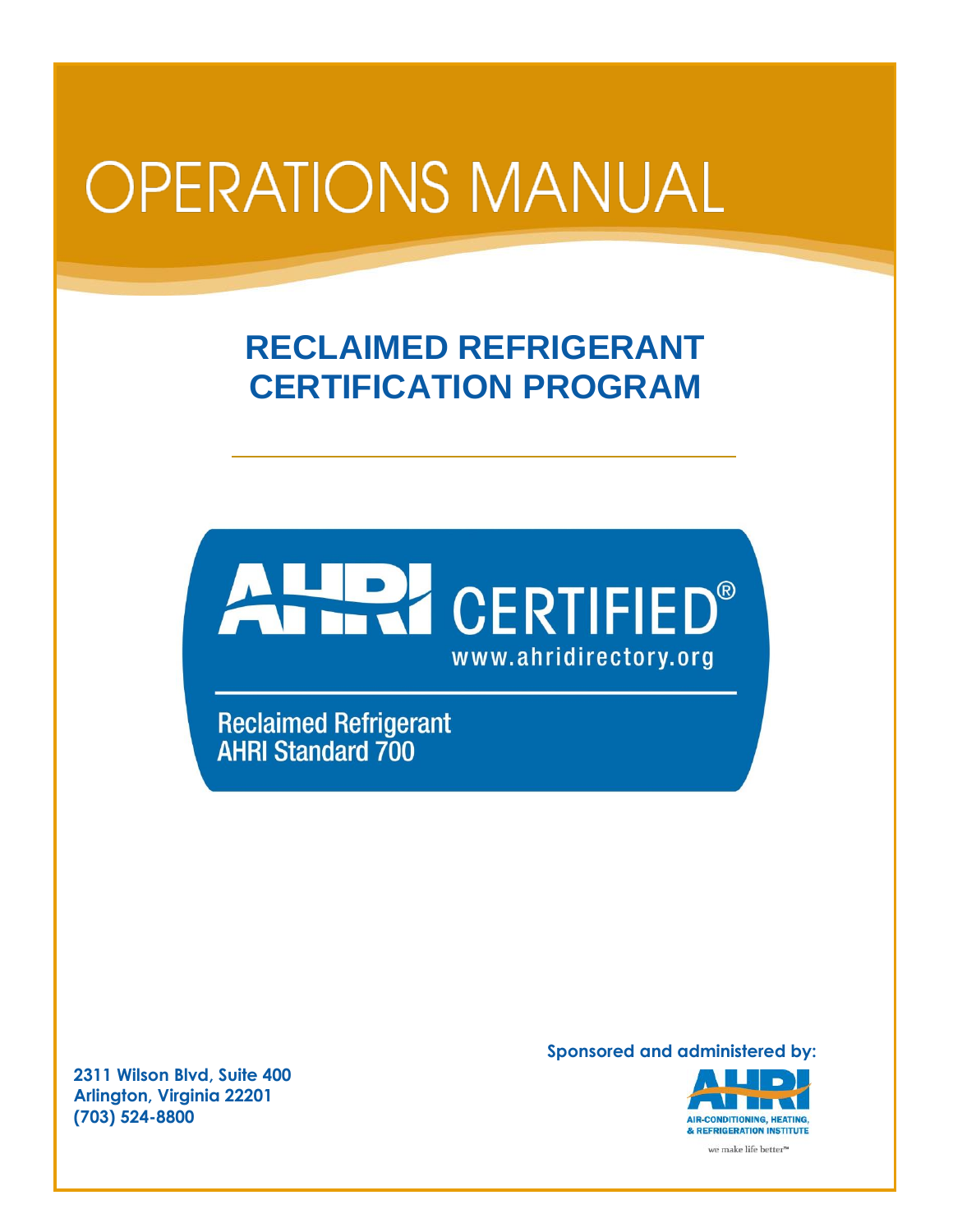#### **PREFACE**

The following manual outlines the procedures and policies of the AHRI Reclaimed Refrigerant (RECL) Certification Program operated by the Air-Conditioning, Heating, and Refrigeration Institute (AHRI). This manual is to be used in conjunction with the AHRI General Operations Manual for AHRI Certification Programs. Where the AHRI General Operations Manual and this product-specific manual differ, this product-specific operations manual shall prevail.

The revision of this manual supersedes all previous revisions. The current edition of this manual, as well as the AHRI General Operations Manual, can be accessed through the AHRI website, [www.ahrinet.org.](http://www.ahrinet.org/)

The RECL Certification Program by AHRI provides for independent verification of the Reclaimed Refrigerant manufacturers' stated equipment performance. Safety criteria are not within the scope of this program.

Participation in the program is voluntary. Any manufacturer, regardless of AHRI membership, may obtain approval of Program Ratings and use of the AHRI RECL Certification Mark hereinafter referred to as the "Mark". The Mark is the Participant's public representation that the ratings of randomly selected samples have been verified by an independent laboratory in accordance with test procedures prescribed by this operations manual. A Certification Agreement is executed between the manufacturer and AHRI specifying the conditions under which such Ratings and the Mark may be used. No manufacturer has the right to use Program Ratings or to state that their products have been tested in conformance with the procedures outlined in this Rating Procedure unless and until they have received written authority from AHRI to use the Mark as applied to the specific approved Program Ratings.

This Operations Manual has been prepared to assure that administration of the program is carried out in a uniform manner. It is an amplification of the license agreement signed by licensees and AHRI. General information, procedural details, and copies of forms are included in the guide. Provisions of the Operations Manual may be amended as provided in the Certification Agreements.

This certification program complies with requirements of the ISO/IEC Standard 17065:2012, *General Requirements for Bodies Operating Product Certification Systems.* 

Note:

This manual supersedes the ARI Reclaimed Refrigerant Certification Program Operational Manual January 2018.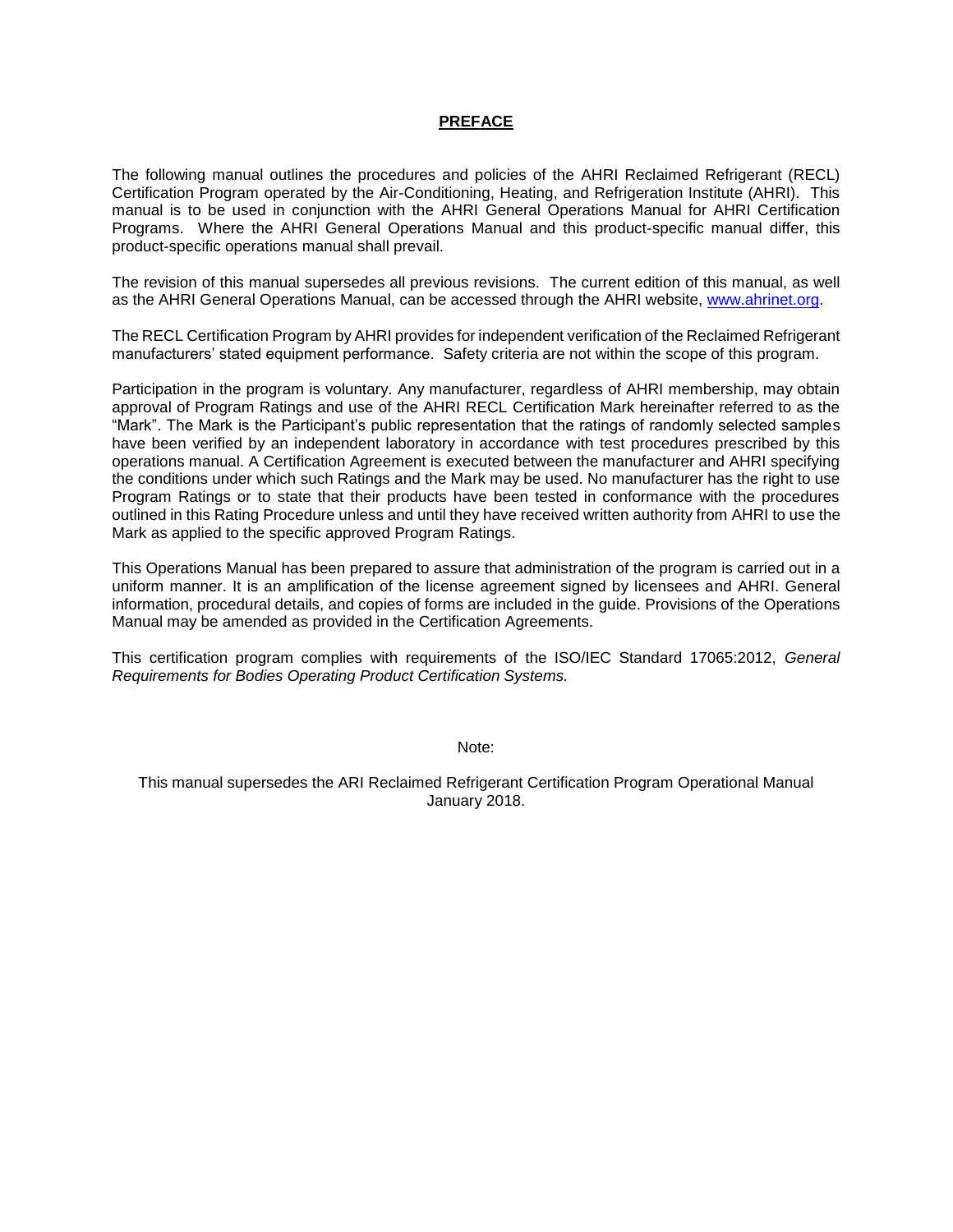#### **CERTIFICATION OPERATIONS MANUAL FOR RECLAIMED REFRIGERANT**

#### **TABLE OF CONTENTS**

#### **SECTION PAGE**

| 1 |                              | <b>Program Overview</b> |                                                               |  |  |  |
|---|------------------------------|-------------------------|---------------------------------------------------------------|--|--|--|
|   | 1.1                          |                         |                                                               |  |  |  |
|   | 1.2                          |                         |                                                               |  |  |  |
|   | 1.3                          |                         |                                                               |  |  |  |
|   | 14                           |                         |                                                               |  |  |  |
| 2 | <b>Qualification Process</b> |                         |                                                               |  |  |  |
|   |                              |                         |                                                               |  |  |  |
|   |                              | STEP 2.1.1              |                                                               |  |  |  |
|   |                              | STEP 2.1.2              |                                                               |  |  |  |
|   |                              |                         | STEP 2.1.2.1 Performance Certification Agreement for Original |  |  |  |

|            | OTEL 2.1.2.1 FURNITIONE CUMBONICATION AGREEMENT OF ORIGINAL     |  |
|------------|-----------------------------------------------------------------|--|
|            | Equipment Manufacturer (OEM Agreement) 1                        |  |
|            | STEP 2.1.2.2 Participation and Licensing Fee Invoice 1          |  |
| STEP 2.1.3 |                                                                 |  |
|            |                                                                 |  |
|            | STEP 2.1.3.2 Acquisition of Qualification Test                  |  |
|            |                                                                 |  |
| STEP 2.1.4 |                                                                 |  |
|            | STEP 2.1.4.1 Successful Completion of All Qualification Tests 2 |  |
|            | STEP 2.1.4.2 First Sample Qualification Test Failure2           |  |
|            | STEP 2.1.4.3 Second Sample Qualification Test Failure. 2        |  |
| STEP 2.1.5 |                                                                 |  |
|            |                                                                 |  |

### **3 Equipment Selection and Testing**

| 3.1 |       |         |           |                                              |  |
|-----|-------|---------|-----------|----------------------------------------------|--|
|     | 3.1.1 |         |           |                                              |  |
| 3.2 |       |         |           |                                              |  |
| 3.3 |       |         |           |                                              |  |
| 3.4 |       |         |           |                                              |  |
|     | 3.4.1 |         |           |                                              |  |
|     |       | 3.4.1.1 |           | Test Cylinders for Primary Sampling Method 3 |  |
|     | 3.4.2 |         |           |                                              |  |
| 3.5 |       |         |           |                                              |  |
| 3.6 |       |         |           |                                              |  |
| 3.7 |       |         |           |                                              |  |
| 3.8 |       |         |           |                                              |  |
| 3.9 |       |         |           |                                              |  |
|     | 3.9.1 |         |           |                                              |  |
|     | 3.9.2 |         |           |                                              |  |
|     |       | 3.9.2.1 |           |                                              |  |
|     |       | 3.9.2.2 |           |                                              |  |
|     |       |         | 3.9.2.2.1 | Requesting Approval of                       |  |
|     |       |         |           |                                              |  |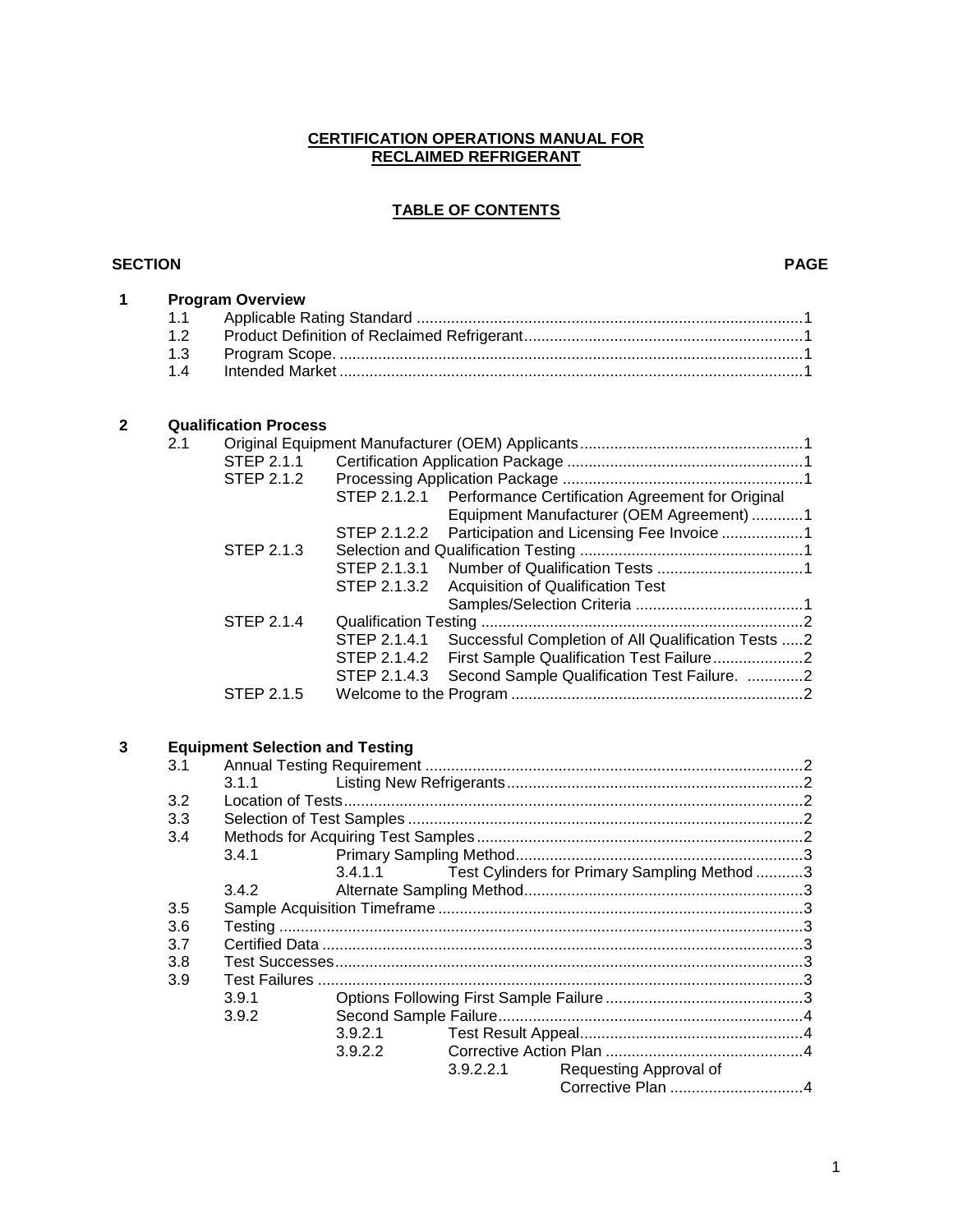|                  |            |                                                        | 3.9.2.2.2 | <b>AHRI Acceptance of Corrective</b><br>Plan/Request for Extension 4    |
|------------------|------------|--------------------------------------------------------|-----------|-------------------------------------------------------------------------|
|                  |            |                                                        | 3.9.2.2.3 | AHRI Rejection of Corrective Plan4                                      |
|                  | 3.10       |                                                        |           |                                                                         |
| $\boldsymbol{4}$ |            |                                                        |           |                                                                         |
| 5                | 5.1<br>5.2 | <b>AHRI Directory of Certified Product Performance</b> |           |                                                                         |
| 6                |            | <b>Assessment and Payment of Certification Fees</b>    |           |                                                                         |
|                  | 6.1        |                                                        |           |                                                                         |
|                  | 6.2        |                                                        |           |                                                                         |
| $\overline{7}$   |            |                                                        |           |                                                                         |
| 8                |            |                                                        |           |                                                                         |
| 9                |            |                                                        |           | Proper Use of the AHRI Certification Mark and Claims to Certification 5 |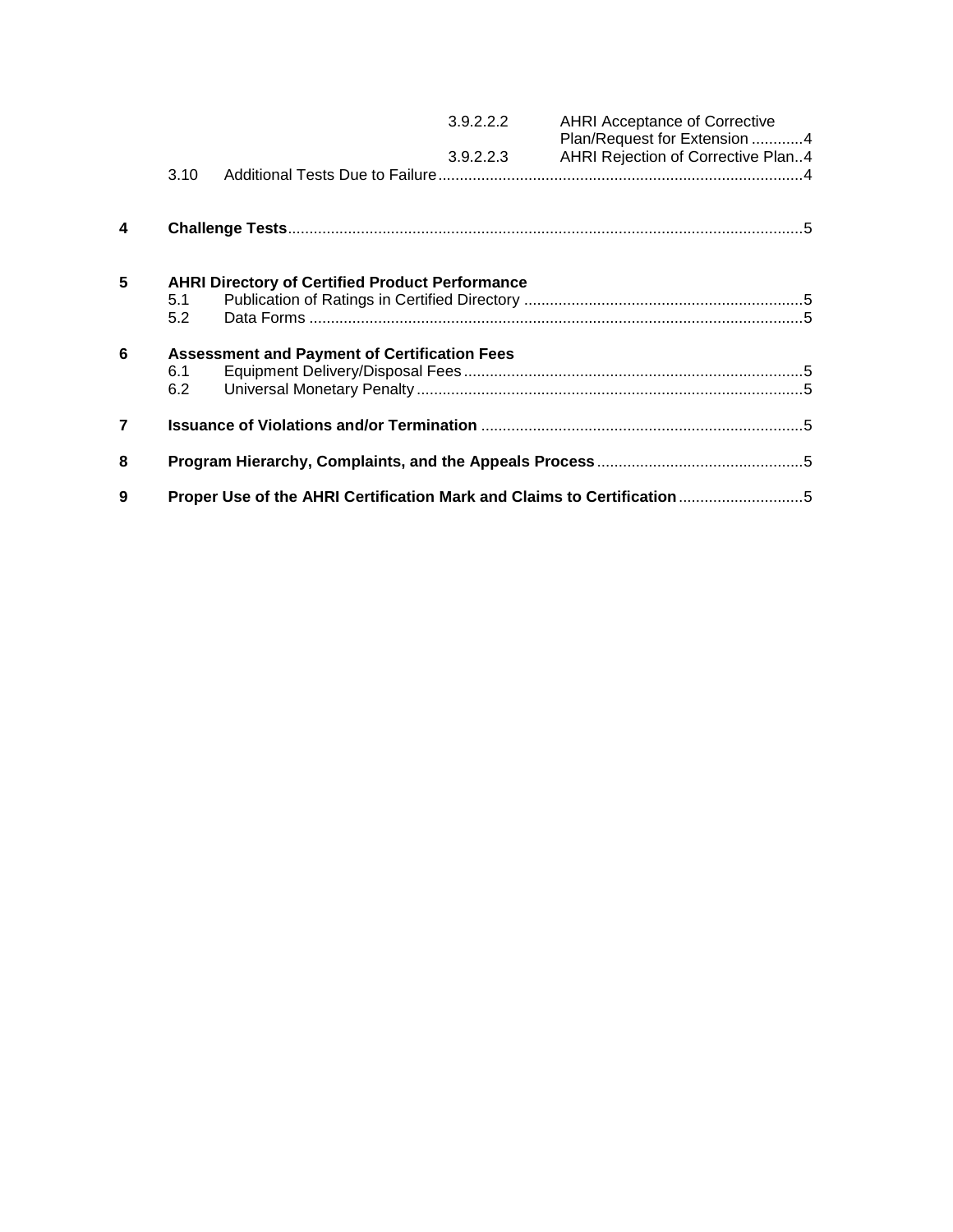#### **1. Program Overview**

1.1 *Applicable Rating Standard*. It is mandatory for program Participants to comply with the provisions of the latest edition of AHRI Standard 700, *Specifications for Refrigerants* (Standard). A copy of the Standard is available for download from the AHRI website, [www.ahrinet.org.](http://www.ahrinet.org/)

1.2 *Product Definition of Reclaimed Refrigerant*. Reclaimed Refrigerant is refrigerant that has been reprocessed to at least the purity specified in the Standard and to verify this purity using the analytical methodology prescribed.

1.3 *Program Scope*. This program applies to all reclaimed fluorocarbon refrigerants as defined in Section 1.2 and covered under the scope of the Standard.

1.4 *Intended Market*. The intended market for this certification program, where the Standard applies, includes all refrigerants defined in Section 1.3 that are sold for use in the U.S. and Canada (U.S., U.S. Territories, and Canada).

#### **2. Qualification Process**

2.1 *Original Equipment Manufacturer (OEM) Applicants.* With the additions noted below, the OEM qualification process shall proceed according to the AHRI General Operations Manual, Section 4.

STEP 2.1.1 *Certification Application Package*. In addition to the Application for AHRI Certification and Annual Sales Volume Form noted in the AHRI General Operations Manual, Section 4, STEP 4.1, Applicants shall submit the list of refrigerants to AHRI via the Directory.

STEP 2.1.2 *Processing Application Package*.

STEP 2.1.2.1 *Performance Certification Agreement for Original Equipment Manufacturer (OEM Agreement)*. No further action required beyond that listed in Section 4, STEP 4.2 of the AHRI General Operations Manual.

STEP 2.1.2.2 *Participation and Licensing Fee Invoice*. Payment of the Participation and Licensing Fee is due within 30 calendar days of the invoice issue date. Testing shall not be conducted until the invoice is paid in full. No further action required beyond that listed in Section 4, STEP 4.2 of the AHRI General Operations Manual.

STEP 2.1.3 *Selection and Qualification Testing*.

STEP 2.1.3.1 *Number of Qualification Tests*. One (1) sample, of each refrigerant reclaimed by the applicant, shall be tested. The Applicant must certify a minimum of three (3) refrigerants.

STEP 2.1.3.2 *Acquisition of Qualification Test Samples/Selection Criteria*. Within 30 calendar days of a request from AHRI, the Applicant must be ready for the independent-third party laboratory contracted by AHRI (Laboratory) personnel to visit the site to draw qualification test samples. The Laboratory shall coordinate the site visit with the Applicant.

The Laboratory personnel shall visit the Applicant's site and draw a sample of the selected refrigerant(s) from the container. The sample shall be secured, sealed, and labeled by the Laboratory personnel in a test cylinder as described in Section 3.5 of this manual.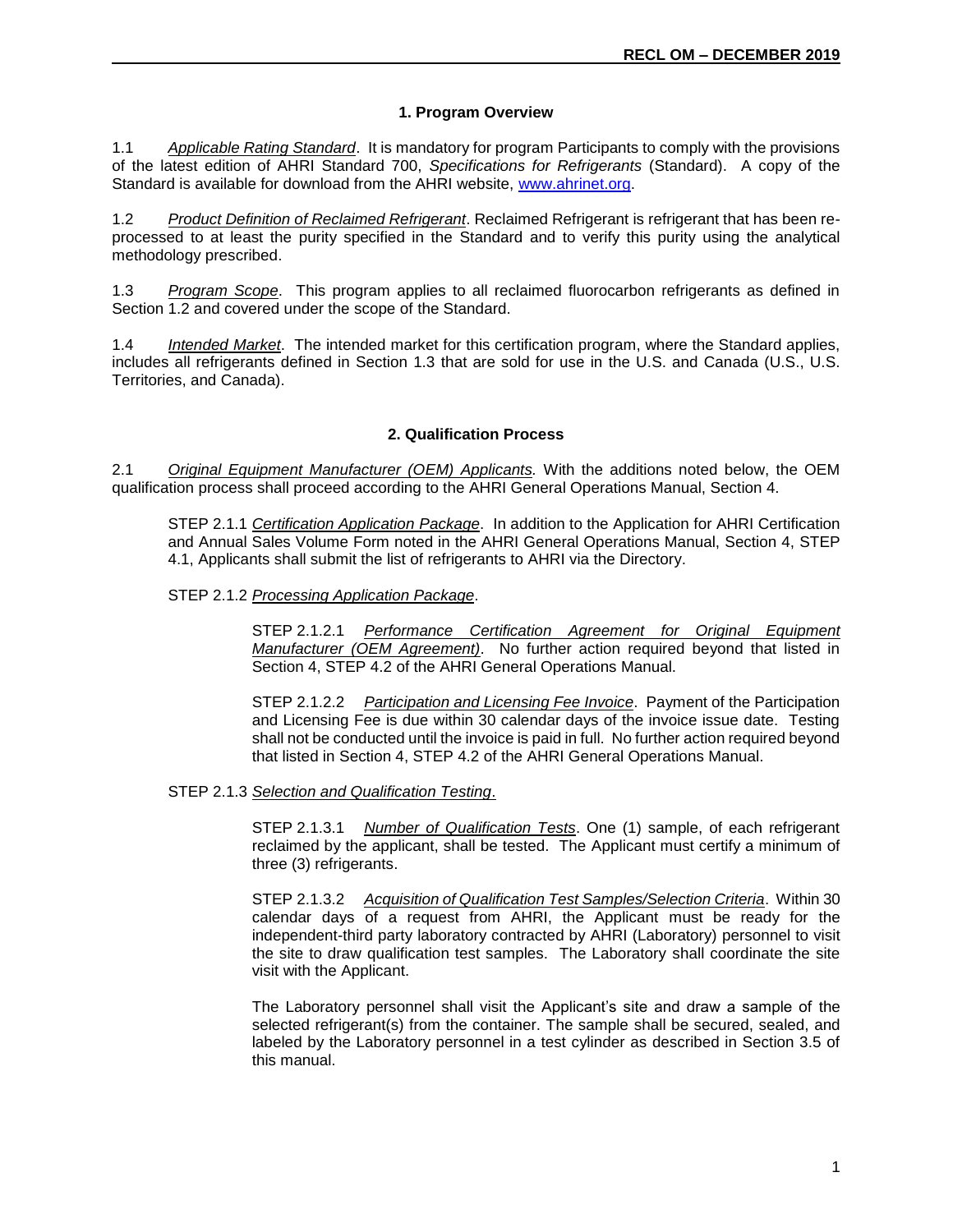The Laboratory shall draw a duplicate sample of the selection. The Laboratory personnel shall also secure, seal, and label this sample. The  $2^{nd}$  sample shall be retained by the Applicant and held for submission to the Laboratory in the event of a 1<sup>st</sup> sample failure. The sample may only be used for 2<sup>nd</sup> sample testing if the seals and label placed by the Laboratory personnel are still intact.

STEP 2.1.4 *Qualification Testing*. The Laboratory shall analyze the sample(s), in accordance with the Standard to verify conformance to the Standard's specifications.

> STEP 2.1.4.1 *Successful Completion of All Qualification Tests.* If all qualification tests pass proceed to STEP 2.5.

> STEP 2.1.4.2 *First Sample Qualification Test Failure*. When the Applicant is notified of a first sample qualification failure, it has seven (7) calendar days to select one of the following options as listed in Section 3.9.1.

> STEP 2.1.4.3 *Second Sample Qualification Test Failure*. When the Applicant is notified of a second sample qualification failure for any sample, the entire application is cancelled.

STEP 2.5 *Welcome to the Program*. No further action required beyond that listed in Section 4, STEP 4.5 of the AHRI General Operations Manual.

#### **3. Sample Selection and Testing**

3.1 *Annual Testing Requirement*. All certified refrigerants that have been reclaimed by the Participant that year shall be tested within that year. The Laboratory shall schedule a site visit to the Participant's facility quarterly. Annually, a minimum of four (4) samples from each Participant's facility shall be tested by the Laboratory, even if a Participant only reclaims one (1) type of refrigerant.

If some certified refrigerants are not tested that year, certification shall be maintained if the refrigerant has been tested within the past five (5) years. Certification of any refrigerant shall expire if that refrigerant has not been tested by the Laboratory in the past five (5) years and shall no longer be listed in the AHRI Directory of Certified Product Performance (Directory), and the Participant shall no longer claim certification or advertise the ability to reclaim that refrigerant under the AHRI's Reclaimed Refrigerant Certification Program. If the Participant resumes reclamation of that refrigerant at a future date, they shall re-apply for qualification.

3.1.1 *Listing New Refrigerants*. Each new refrigerant must pass qualification testing before it can be listed in the Directory.

3.2 *Location of Tests.* Testing is performed at the Laboratory.

3.3 *Selection of Test Samples*. Selections shall be made based on the refrigerants listed in the Directory. AHRI may select the refrigerant for analysis on the basis of availability and direct the Laboratory to select a sample at random from the Participant's inventory.

3.4 *Methods for Acquiring Test Samples*. The Laboratory personnel shall coordinate the site visit with the Participant prior to obtaining samples for test. The Laboratory shall consult with AHRI regarding substitute refrigerant selections or whether to re-schedule the visit.

The Primary Sampling Method is the main method for acquiring test samples. The Alternate Sampling Method can only be granted upon written request to AHRI, indicating which refrigerants are to be sampled using this method and certifying that all such cylinder(s) or drum(s) (Container) of refrigerant(s) are batch identified. This means that the particular lot of refrigerant from which the Container was filled can be traced to the specific day it was processed and packaged, or to an analysis performed by the Participant.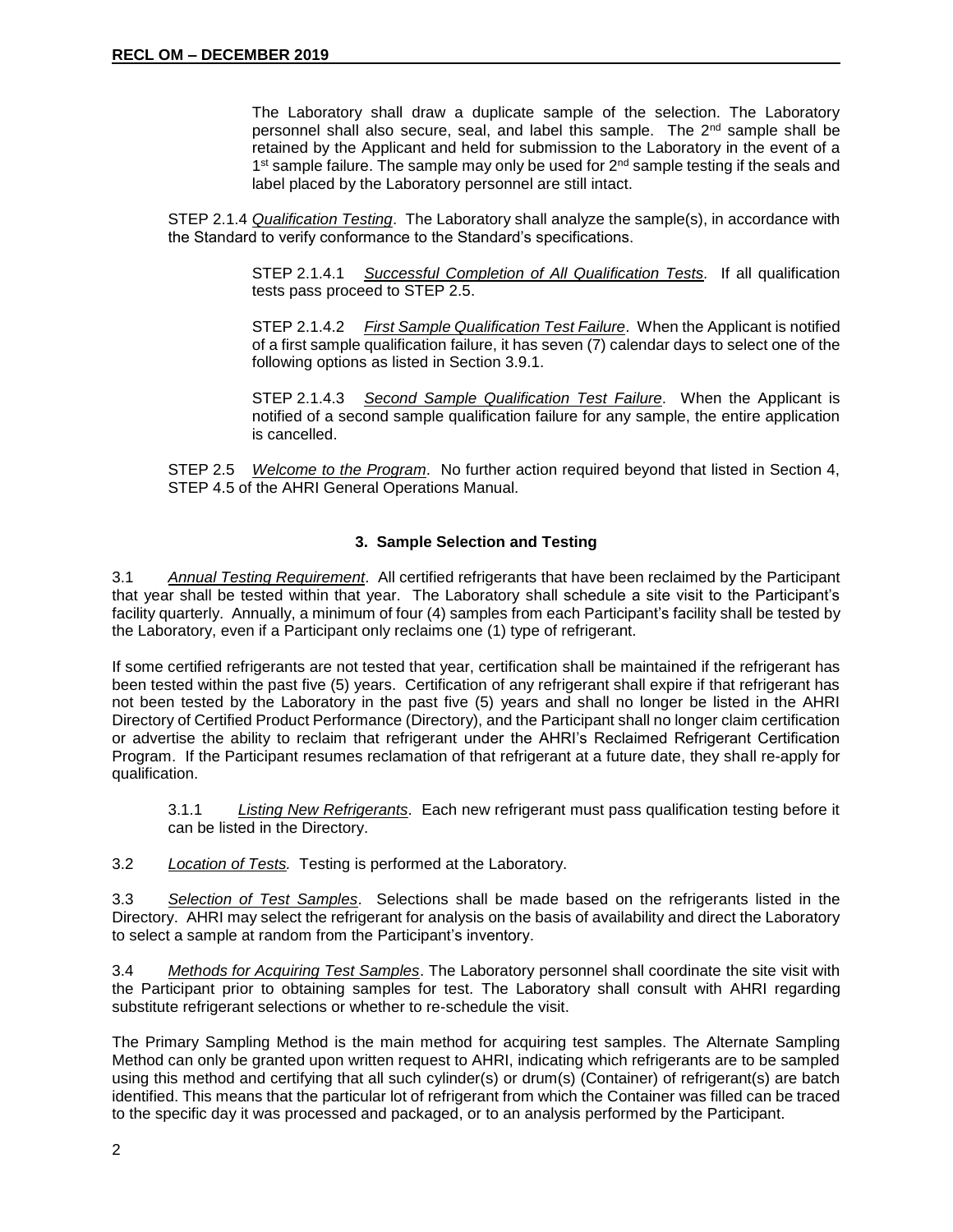The Participant may have one (1) or more reclaimed refrigerants tested by the Primary Sampling Method and others by the Alternate Sampling Method. The second sample shall be retained by the Participant for 30 calendar days from the date of sampling.

3.4.1 *Primary Sampling Method*. The Laboratory personnel shall visit the Participant's site and draw two (2) samples of the selected refrigerant(s) from the appropriate Containers. One (1) sample shall be sent to the Laboratory and one (1) sample shall be retained by the Participant in the event of a first test failure. The samples shall be secured, sealed, and labeled by the Laboratory personnel in test cylinders as described below. The sample(s) shall be shipped to the Laboratory at the Participant's expense.

> 3.4.1.1 *Test Cylinders for Primary Sampling Method*. The Participant shall obtain a sufficient quantity of stainless steel sample test cylinders to test all refrigerants listed. The Participant is responsible for the thorough cleaning and maintenance of all test sample cylinders. The 500cc stainless test cylinders include a  $\frac{1}{4}$ " valve assembly and pressure relief disc and are DOT rated.

3.4.2 *Alternate Sampling Method*. The Laboratory shall randomly choose two (2) Containers of the selected refrigerant from the Participant's inventory. For each refrigerant to be tested, six (6) Containers of that refrigerant must be available for selection. The Container(s) shall be secured, sealed, and labeled by the Laboratory personnel. One (1) Container shall be sent to the Laboratory and one (1) Container shall be retained by the Participant in the event of a first sample failure. The Container(s) shall be shipped to the Laboratory at the Participant's expense. The Laboratory shall draw a sample from the Container for testing.

3.5 *Sample Acquisition Timeframe*. The Participant shall deliver the selected sample(s) to the Laboratory within 14 calendar days of the visit by Laboratory personnel.

3.6 *Testing*. Each sample shall be tested under the conditions described in the Standard. All sample test results shall not exceed the maximum contaminant levels established in the Standard for:

- Acidity;
- Chloride;
- High Boiling Residue;
- Air and Other Non-Condensables;
- Volatile Impurities (including other refrigerants);
- Particulates/Solids; and
- **Water**

3.7 *Certified Data*. Per the Standard, the following certified ratings are verified through test:

- Acidity (ppm by weight)
- Chloride (pass/fail)
- High Boiling Residue (% by volume or % by weight)
- Air and Other Non-Condensables (% by volume)
- Volatile Impurities (including other refrigerants) (% by weight)
- Particulates/Solids (pass/fail)
- Water (ppm by weight)

3.8 *Test Successes*. If the first sample passes, the test sample or Container with its remaining contents shall be returned to the Participant at its expense and the Participant shall now remove the seal from the second test sample or Container.

3.9 *Test Failures*.

3.9.1 *Options Following First Sample Failure.* When the Participant is notified of a first sample failure, it has seven (7) calendar days to select one of the following options: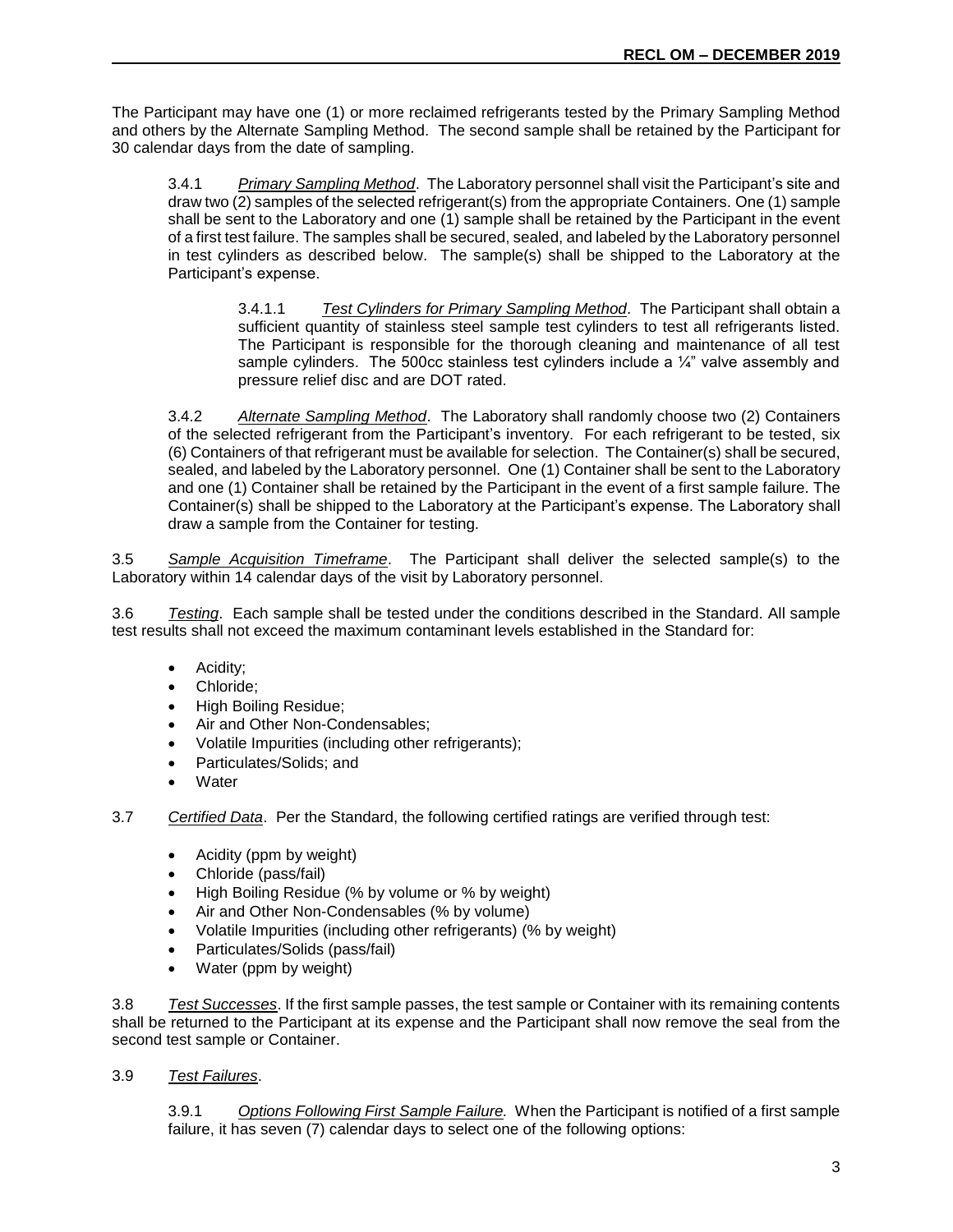- Send the 2<sup>nd</sup> test sample or Container to the Laboratory for testing; or
- Cease reclaiming the failed refrigerant.

The refrigerant batch which failed may not be sold or transferred off-site until  $2<sup>nd</sup>$  sample has passed the test conducted by the Laboratory.

3.9.2 *Second Sample Failure*. AHRI shall notify the Participant, in writing, that the reclaimed refrigerant has lost certification and that reclamation of that refrigerant must cease immediately unless a Test Result Appeal or a Corrective Action is approved. All sales, shipments, and reuse of the failed refrigerant type must be suspended until the refrigerant passes qualification testing.

> 3.9.2.1 *Test Result Appeal.* If the Participant fails the second sample, the Participant must submit its analysis to AHRI indicating the sample passed. If the Test Result Appeal is approved by AHRI, the Participant may request the Laboratory personnel to take another sample of the source Container. The Participant shall be responsible for the additional testing fees*.* AHRI shall inform the Laboratory to send the sample to an independent third-party laboratory in the AHRI Refrigerant Testing Laboratory (RTL) Certification Program to test the failed certified rating (s). AHRI shall not inform the Participant of the RTL chosen. The test result of the failed certified rating (s) shall overwrite the results of the second sample.

#### 3.9.2.2 *Corrective Action Plan*.

3.9.2.2.1 *Requesting Approval of Corrective Plan*. Unless a Test Result Appeal is approved, the Participant shall file a Corrective Action Plan. Within 14 calendar days of failure notification, the Participant shall submit a written report to AHRI stating the reasons for the 1<sup>st</sup> and 2<sup>nd</sup> sample failures and describe corrective actions that have been or sall be taken to remediate the failure. The Participant may also request, in writing, additional time to complete the Corrective Action. AHRI shall notify the Participant, in writing, of its judgment regarding the Participant's Corrective Actions and/or request for additional time to complete the Corrective Actions.

3.9.2.2.2 *AHRI Acceptance of Corrective Plan/Request for Extension*. Once the Participant's Corrective Plan is approved by AHRI, the Participant shall have another sample available for selection within 30 calendar days of notification by AHRI. The sample shall be obtained through the Primary Sampling Method or Alternate Sampling Method (this method is only allowed with written permission from AHRI).

If the sample passes all certified ratings at the Laboratory, the previous failures shall be overwritten with the passing results. If the sample fails, the Participant must cease reclaiming the refrigerant in accordance with the program until it re-qualifies the refrigerant (see Section 2).

3.9.2.2.3 *AHRI Rejection of Corrective Plan*. If the Participant's Corrective Action Plan is rejected, the Participant loses certification for that refrigerant until it re-qualifies that refrigerant.

3.10 *Additional Tests Due to Failure*. If a refrigerant fails a 1<sup>st</sup> sample test, but passes a 2<sup>nd</sup> sample test, that refrigerant shall be subject to an additional test based on availability at the next site visit. This shall be done in addition to the quarterly sample, unless the quarterly sample and the additional test sample are the same refrigerant.